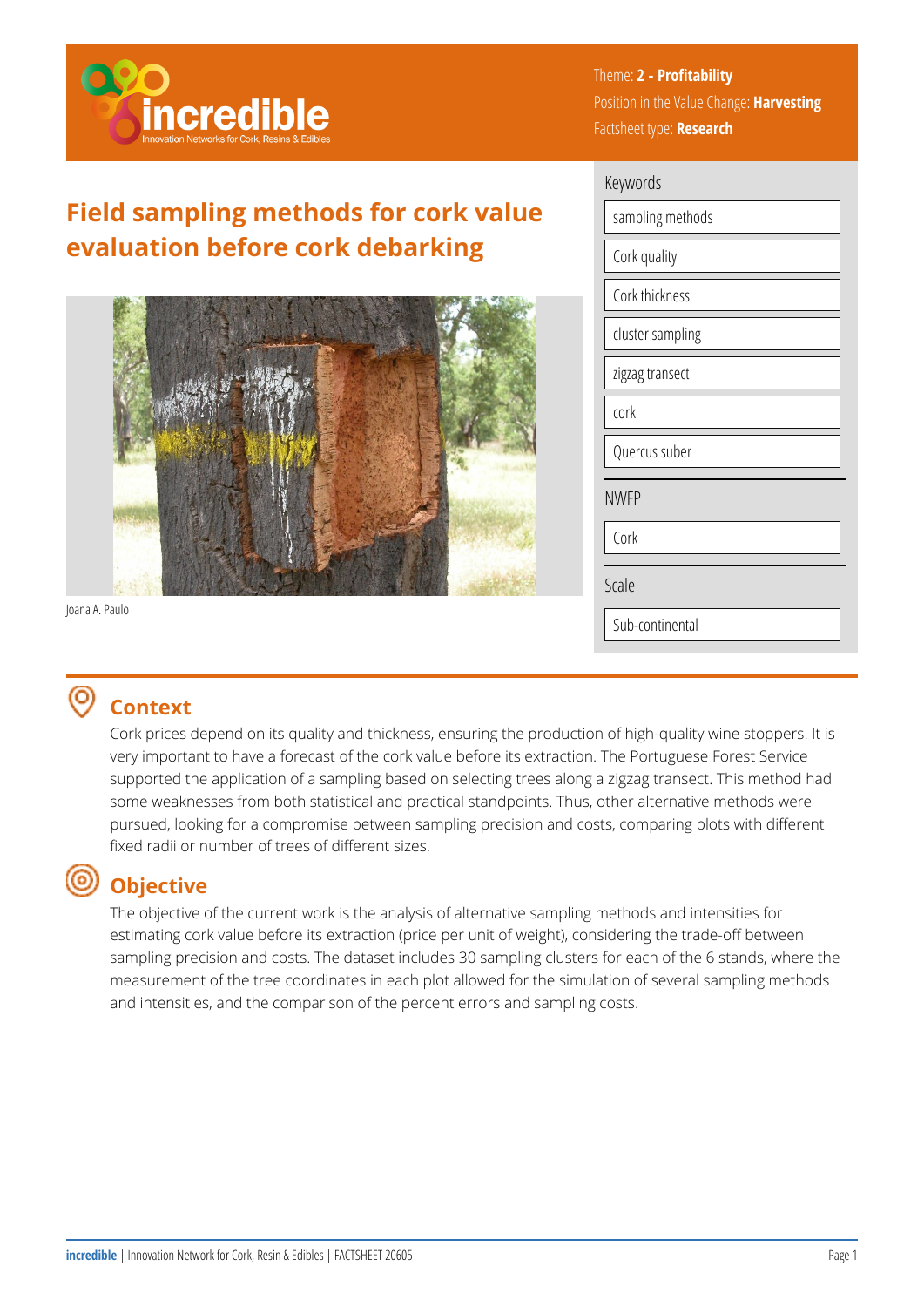

- The zigzag transect was applied within a homogeneous Montado area. Its length was obtained by dividing the size-area by the total number of sample trees. The trees selected were closest to the sampling points defined at equal distances on the line. The sampling error is high but the transect can be implemented in a day.
- To decrease the sampling error from 15% to 10%, the sampling time must increase by 49%.
- The high variability of cork value among trees in the same stand suggest the use of cluster sampling, where the cluster is a group of neighbouring trees.
- The single-stage cluster sampling is more efficient than random sampling of the same size and guarantees a reasonable sampling error  $(5 - 15%)$ , compatible to one day of work.

### **Recommendations**

The estimation of cork value before its extraction is very important to forest landowners. Cork sampling is recommended to be accomplished following the specific sampling procedures presented. Since this procedure implies additional costs, its optimisation regarding the number of clusters and trees sampled should be considered.

The recommended number of trees per cluster is five to seven. If data from prior samplings are unavailable, the number of clusters should be between 20 and 30. Otherwise, the previously available information will be used to determine the number of clusters (Figure 2).

## **Impacts and weaknesses**

Market trends have a major impact on the forest landowner economy, so it is essential to forecast cork value as a basis for negotiation with buyers. The main restriction in conducting cork sampling is to ensure cost effectiveness combined with good precision (low error). The procedures that follow cork sampling (cork sample boiling, sample preparation and cork classification), which are responsible for the evaluation of cork quality in each tree sample, are relevant and require the work of experienced personnel. It is very important to ensure the training of these experts.

#### **Future developments**

Cork sampling anticipation before the debarking year, while applying the SUBER model, allows the prediction of cork thickness. Thus, it is possible to negotiate cork price during winters and consider postponing extraction if the average calliper is thin.

Another management option to be considered is the accomplishment or postponing of stand thinning in the first year of cork extraction. According to Faias et al. (2019), this thinning operation can be postponed until the second debarking, since at that stage, tree cork quality can be assessed and trees to be removed can be selected according.

- a)  $n = \frac{s^2 \cdot 1.946}{\bar{x} \cdot E^{36}/100}$ , where s<sup>2</sup> is the variance and  $\bar{x}$  is the mean from the previous sample.
- b)  $n = \frac{s^2 \cdot z_{\alpha/2}^2}{\bar{x} \cdot E \gamma_0/100}$ , where  $s^2$  is the variance and  $\bar{x}$  is the mean from the previous sample.

Formulas to determine the number of clusters to sample. (Margarida Tomé)